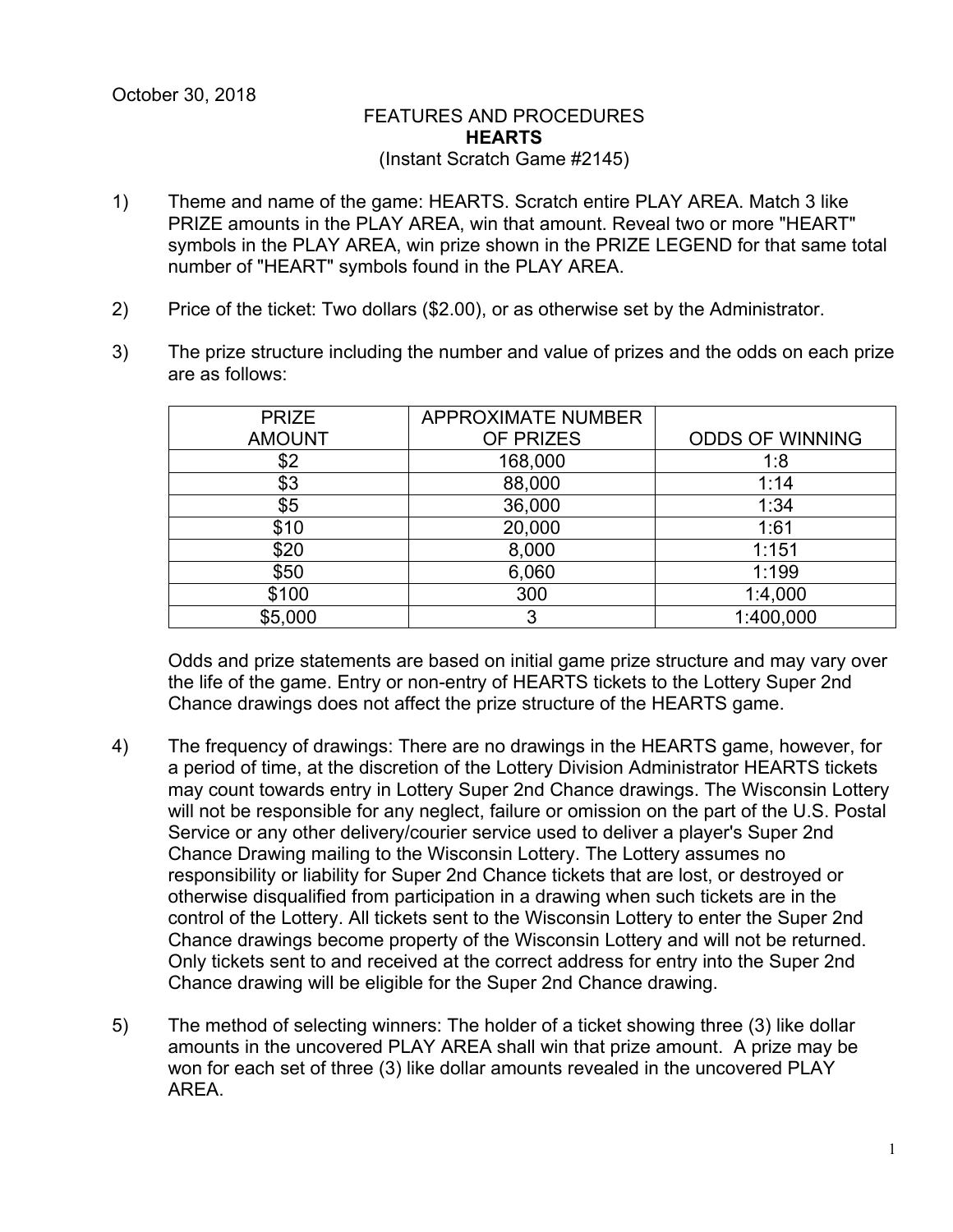The holder of a ticket showing exactly two (2) "HEART" play symbols in the uncovered PLAY AREA shall win two dollars (\$2). The holder of a ticket showing exactly three (3) "HEART" play symbols in the uncovered PLAY AREA shall win three dollars (\$3). The holder of a ticket showing exactly four (4) "HEART" play symbols in the uncovered PLAY AREA shall win five dollars (\$5). The holder of a ticket showing exactly five (5) "HEART" play symbols in the uncovered PLAY AREA shall win ten dollars (\$10). The holder of a ticket showing exactly six (6) "HEART" play symbols in the uncovered PLAY AREA shall win twenty dollars (\$20). The holder of a ticket showing exactly seven (7) "HEART" play symbols in the uncovered PLAY AREA shall win fifty dollars (\$50). The holder of a ticket showing exactly eight (8) "HEART" play symbols in the uncovered PLAY AREA shall win one hundred dollars (\$100). The holder of a ticket showing exactly nine (9) "HEART" play symbols in the uncovered PLAY AREA shall win five thousand dollars (\$5,000). A winning ticket can only win the highest prize shown in the PRIZE LEGEND for that same total number of "HEART" play symbols revealed in the uncovered PLAY AREA, plus the corresponding prize amount won for matching three like prize amounts, as previously described in these Features and Procedures.

- 6) The method of making payment to winners:
	- A. Submission of the original ticket (not a copy), as provided below, shall be the sole method of claiming a prize.
	- B. Payment of prizes under six hundred dollars (\$600) may be made by presenting the ticket for validation and payment to any Wisconsin Lottery retailer.
	- C. The original winning ticket must be signed by a single human being. For-profit and non-profit entities, trusts, and other non-human beings are not eligible to play or claim a prize in this game. Payment of any prize totaling five hundred thousand, nine hundred ninety-nine dollars (\$500,999) or less may be made by either 1) signing the back of the original winning ticket, completing a Lottery claim form and presenting it in person to any Lottery office for validation and payment by the claim deadline under section 6(G), or 2) by signing the back of the original winning ticket, completing a Lottery claim form and mailing it for validation and payment to Lottery Headquarters in Madison. If claiming a prize by mail, the original winning ticket and Lottery claim form must be mailed to Lottery Headquarters in Madison in a properly addressed envelope with the postage duly prepaid by the claim deadline under section 6(G). Payment of any prize totaling five hundred and one thousand dollars (\$501,000) or more must be made by signing the back of the original winning ticket, completing a Lottery claim form and presenting it in person to the Lottery Headquarters in Madison for validation and payment by the claim deadline under section 6(G). Personal appearance may be waived at the Lottery Division Administrator's sole discretion.
	- D. Tickets are void if stolen, unissued, mutilated, altered, counterfeit, or otherwise fail validation tests. The Lottery at its sole discretion reserves the right to pay any mutilated ticket based upon the facts and circumstances of the particular claim. Such action by the Lottery is final and non-reviewable.